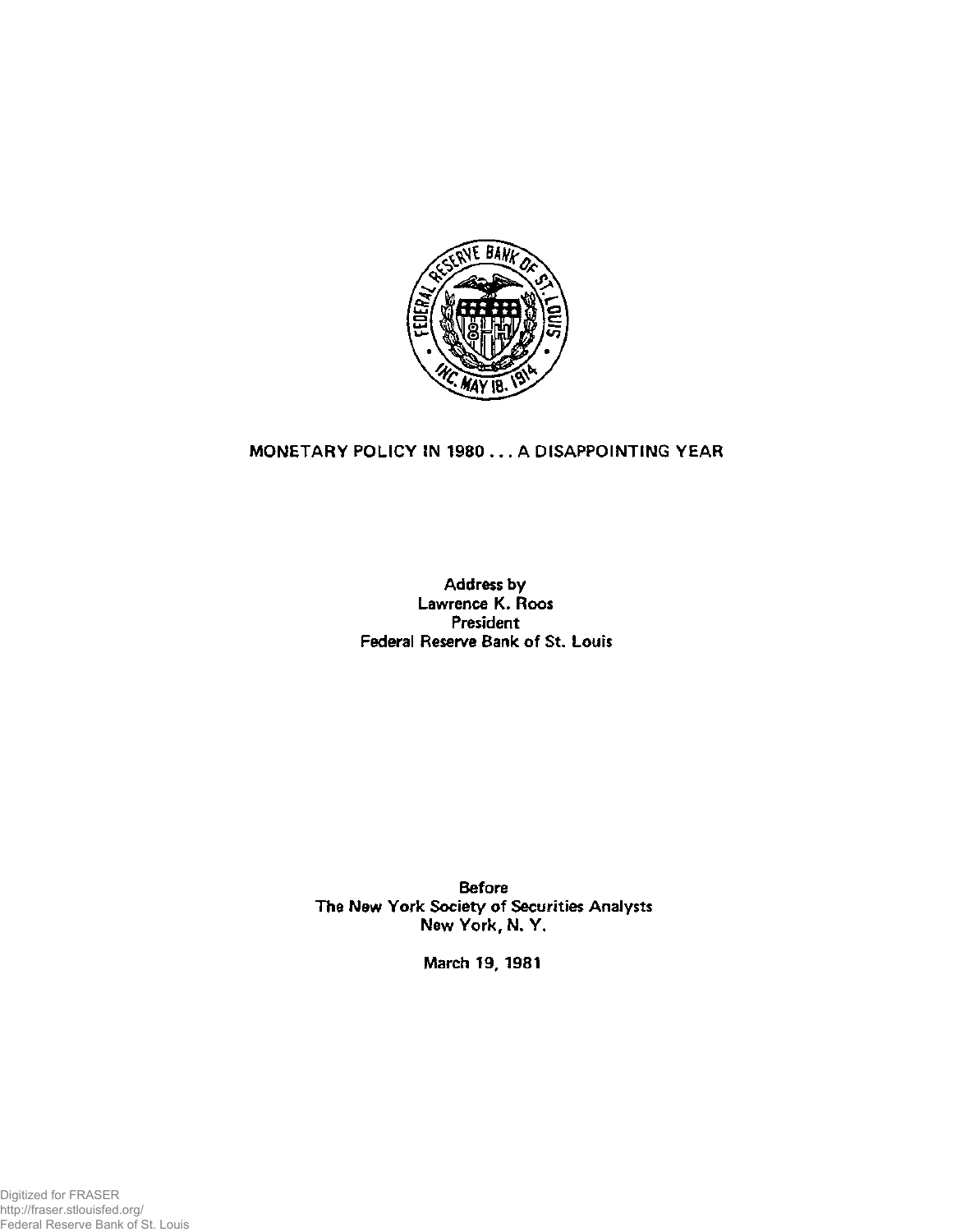**It is a pleasure, once again, to have the opportunity to address this distinguished assemblage. Meetings of the New York Society of Securities Analysts have a well-deserved reputation as a forum for the discussion of vital economic issues, and I consider it an honor and privilege to have been invited to a repeat performance before you.** 

**When I previously appeared here on February 5, 1979, I gave a talk entitled "Monetary Policy... A Better Way." In that speech I was sharply critical of the manner in which monetary policy was then being conducted, and I made specific reference to how interest rate stabilization stood as a major obstacle in the way of reducing inflation. I suggested that consistent monetary restraint offered a much better means of dealing with inflation than continued efforts to fine-tune interest rates.** 

**As you may recall, on October 6, 1979, some ten months after I spoke to you, the Federal Reserve announced a significant change in the manner in which it intended to conduct monetary policy. It announced that henceforth it would focus greater emphasis on controlling the monetary aggregates and less on constraining movements in interest rates.** 

**I remind you of this in no way to imply that the Fed's change of heart was a direct consequence of the irresistible logic of my 1979 speech. Nor do I infer that my colleagues at the Fed suddenly "saw the light" and, in a moment of blinding inspiration, rushed to embrace the monetarist precepts of Milton Friedman. Rather, the Federal Reserve found itself compelled to change its procedures simply because it was increasingly apparent that the old methods of policymaking had proved ineffective in combating inflation, and that something better was needed if financial disaster was to be averted.** 

**In order to appreciate the seriousness of the situation leading up to the October pronouncement, I would ask you to think back for a moment to that particular period of time. By the end of September 1979, interest rates were rapidly rising and the foreign exchange value of the dollar was plummeting. In both 1977 and 1978, money growth** 

Digitized for FRASER had exceeded the Federal Reserve's intended targets, and, in the six months immediately http://fraser.stlouisfed.org/ Federal Reserve Bank of St. Louis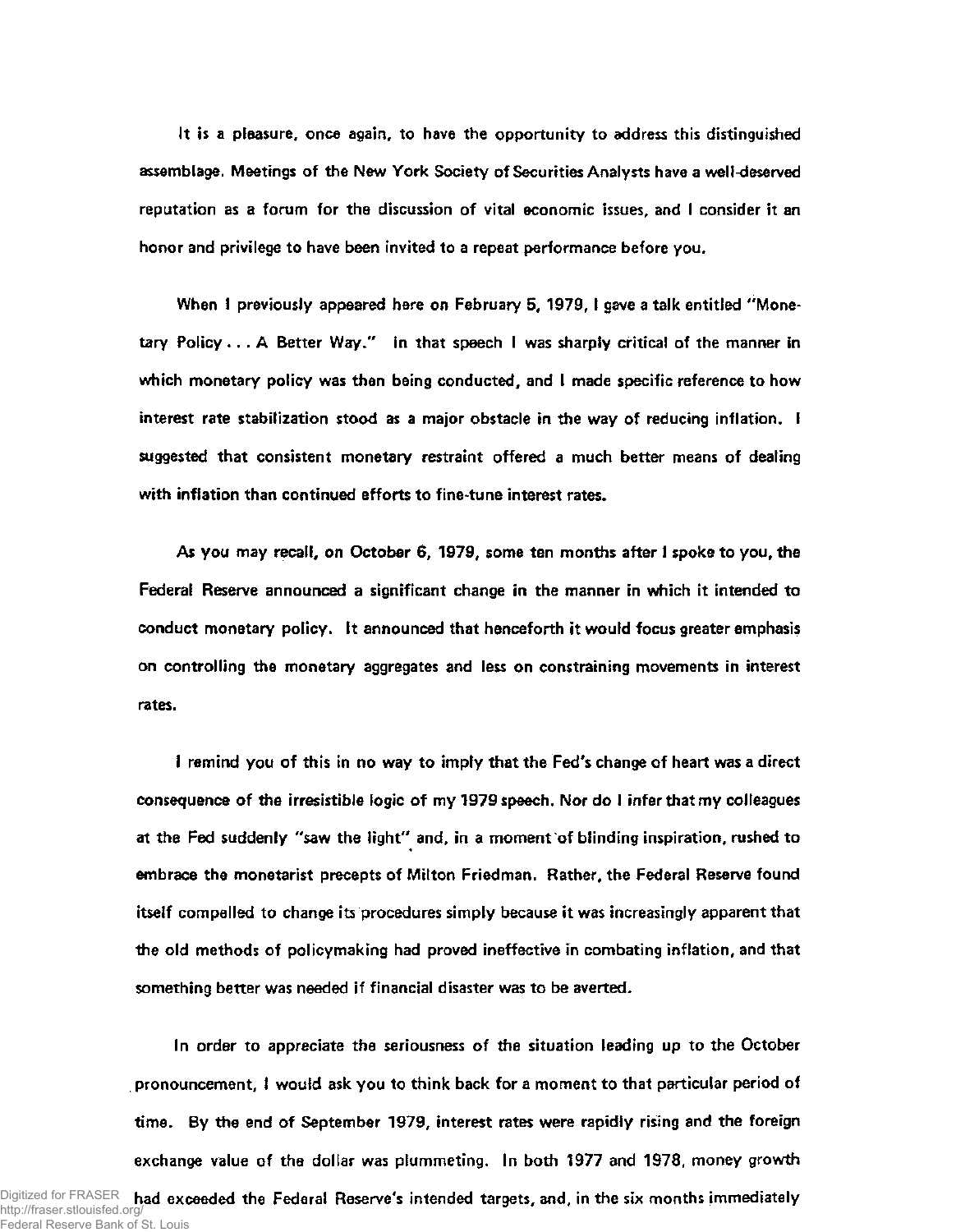**preceding October 1979, money had grown at an annual rate in excess of 10%. It had become obvious that, unless some significant actions were taken, monetary growth in 1979 would exceed the Federal Reserve's target ranges for the third year in a row. Against this backdrop there was widespread concern over the Fed's seeming inability to control the situation, and financial markets were reflecting a need for a change in the methods by which monetary policy was being conducted. Chairman Volcker's pronouncement on October 6, 1979, that henceforth the Federal Reserve would emphasize control of money and credit, offered such a change.** 

**Initially the new thrust of policy showed real promise. Growth of M1B (the money stock measure consisting of currency and transactions balances) slowed abruptly in the fourth quarter of 1979 to an annual rate of 3.2% and, for the first time in three years, the Federal Reserve found itself able to report that money growth had remained within its announced annual target ranges. As we entered 1980, hopes were high that the Fed's new procedures were working.** 

**Then something went wrong. Instead of more stable monetary growth, fluctuations in M1B became more pronounced than at any other time in the past two decades. Interest rate movements became equally erratic. Financial markets were dazed by interest rates that rocketed to all-time highs by the end of March, plunged precipitously in the second quarter of the year, and by year-end shot up again to record high levels.** 

**The general pattern of money growth and interest rate movements throughout 1980, although perhaps somewhat more exaggerated in its ups and downs, was not unlike what typically had occurred in the past. As the economy slowed, interest rates and money growth declined; when the economy accelerated, interest rates and money growth increased. It is no wonder that, by year-end, "Fed watchers" were beginning to question whether anything had really changed.** 

**This afternoon, I should like to examine how such wildly erratic growth in money could have been the product of a policy, the primary purpose of which was to concentrate** 

**- 2 -**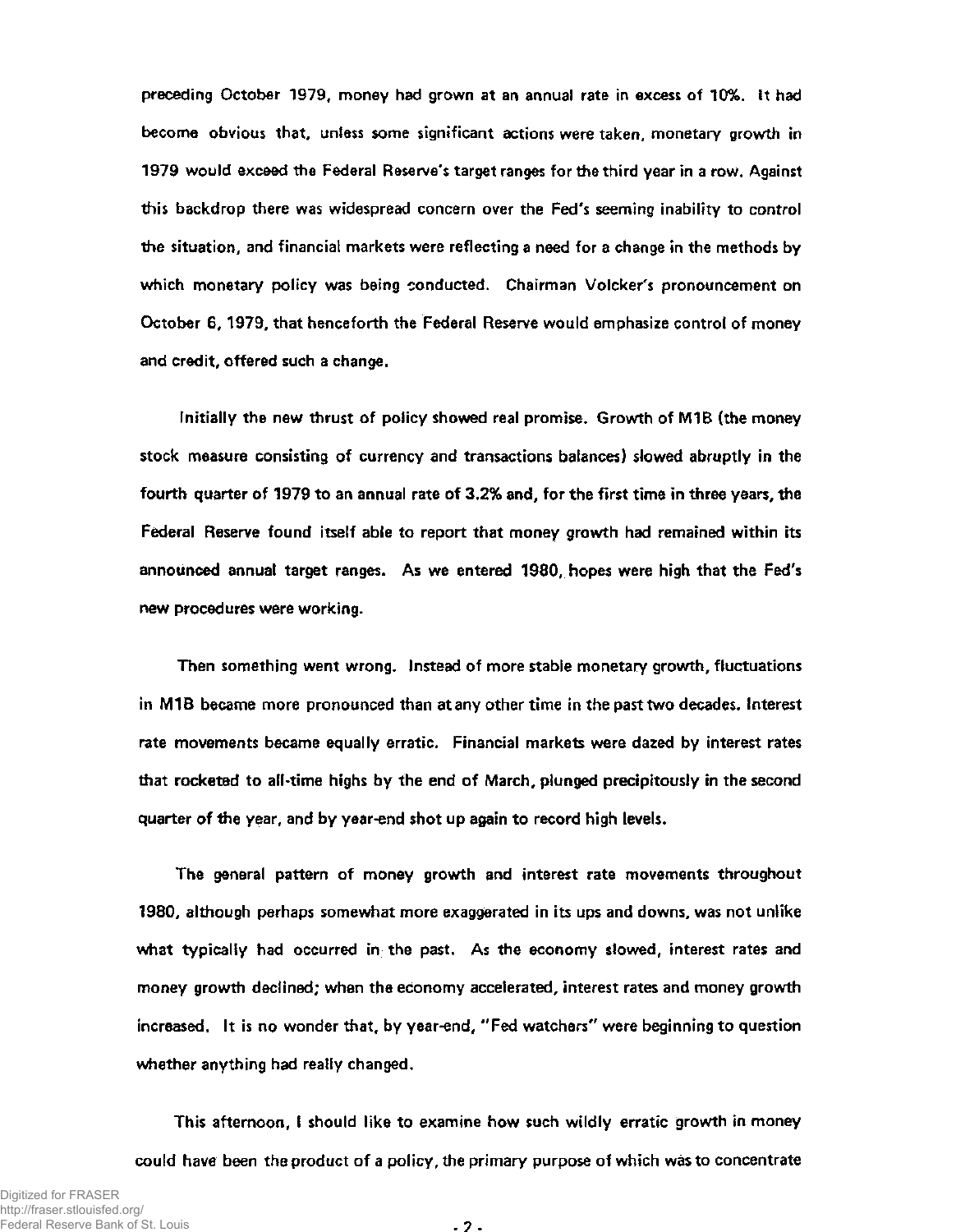**on controlling money growth.** 

**I believe that we would all agree that the fundamental mission of monetary policy must be to reduce inflation in a manner that does not have a destabilizing effect on the economy. It is important to consider just how well the Federal Reserve's new program met this test. Did it indeed contribute to a reduction in inflation? Did it promote greater economic and financial stability?** 

**First, consider its impact on inflation. To have any meaningful effect on reducing inflation, money growth must be reduced and held below its long-run trend rate of growth. This did not occur in 1980. The trend rate of growth of M1B in the five-year period from the end of 1974 to the end of 1979 was 7%. From the fourth quarter of 1979 to the fourth quarter of 1980 .. . the first year of the Fed's new procedures . . . M1B grew 7.3%. This was above the growth rate of money over the past five years and certainly does not reflect the reduction necessary to achieve significant progress against inflation.** 

**Furthermore, although M1B growth was targeted to grow at between 4% and 6-1/2% in 1980, its growth last year actually exceeded the announced target range by nearly one percentage point. And that overshoot would have been considerably greater had money growth in December not dropped to a —8% annual rate. Based on that record, it is difficult to conclude that monetary policy in 1980 contributed in any meaningful way to the reduction of inflation.** 

**In judging the new policy against the objective of achieving stability in financial markets, we again see something less than satisfactory performance. The incredibly erratic gyrations in the growth of money last year reflect anything but stability. Money growth staggered and stumbled like a drunk on Saturday night, falling at —13% in April, spurting to +24% in August, and then dropping at —8% in December. These excessive gyrations, and the associated erratic behavior of interest rates, led to increased uncertainty as to the intended course of monetary policy and resulted in severe instability in financial**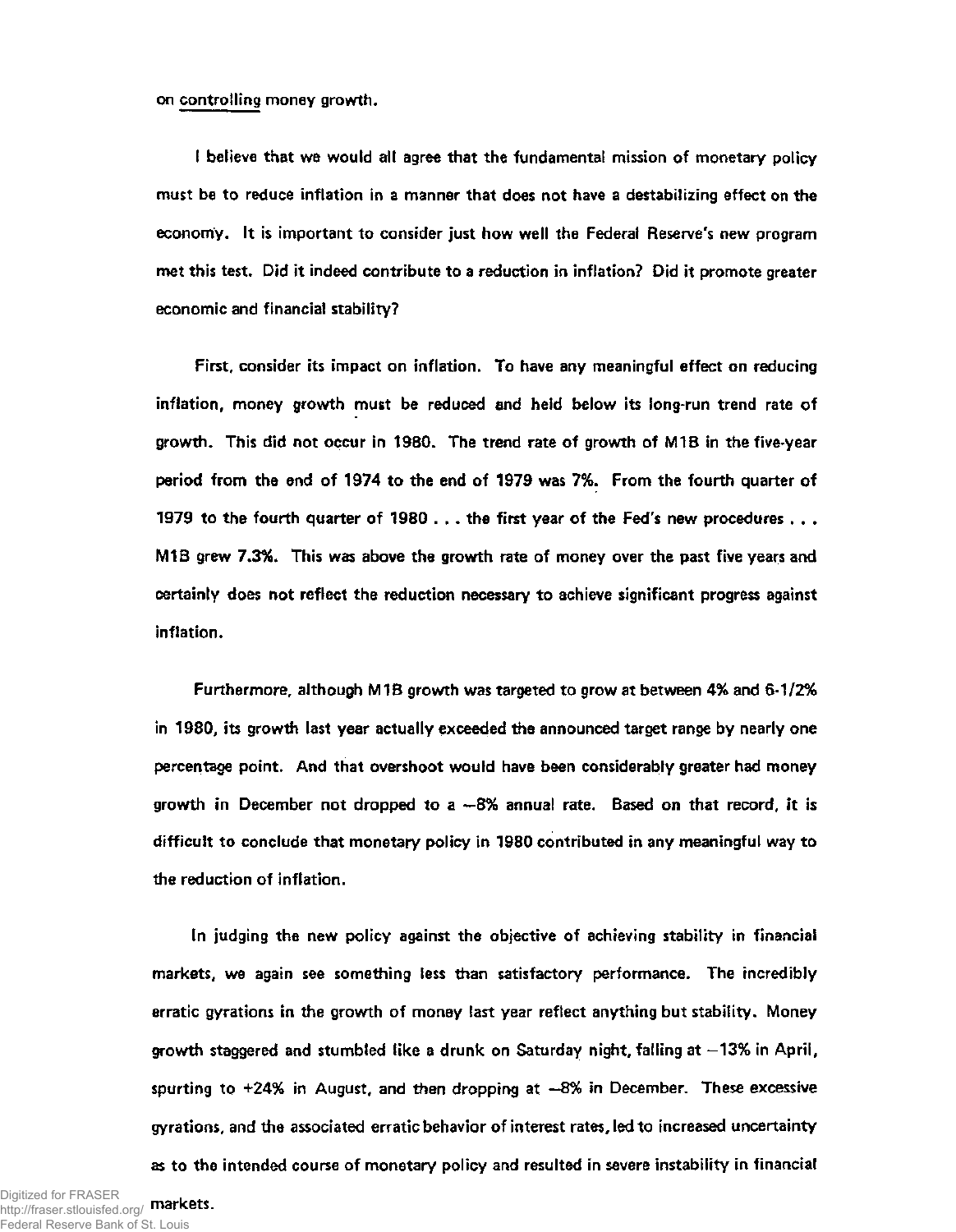**Thus, from the standpoint both of reducing inflation as well as achieving financial stability, the first year of the Fed's new program was disappointing.** 

**There are two critical questions that must be answered: "What went wrong?"and, "What can be done to avoid similar problems in the future?" First of all, I want to make clear that I am in no way suggesting any lack of good intent on the part of policymakers. The problem was one of procedure, not purpose. And it was not a matter of having set incorrect annual targets for money growth. The experience of 1980 provides a perfect example of what happens when policy changes are not accompanied by technical and procedural changes necessary to make them work. It is the same as if a football team, in the middle of a losing season, changes its offensive strategy, but neglects to replace its old playbook. Changing monetary policy from stabilizing interest rates to focusing more directly on controlling the aggregates called for certain changes in practices and procedures. The Fed's reluctance to change its operating techniques to a sufficient extent was, in my opinion, the primary cause of the poor results of 1980.** 

**To avoid a repetition of the problems experienced in 1980, and to enhance the Fed's ability to achieve its 1981 monetary growth targets, I propose the following changes in the conduct of monetary policy.** 

**1- The Federal Reserve should use either total reserves or the adjusted monetary base, instead of nonborrowed reserves, to control money growth. The most direct and effective means of controlling money growth would be to control the growth of reserves that constrain monetary expansion. The Fed's present procedure of choosing a nonborrowed reserve growth path, and assuming a certain level of future commercial bank borrowing from the Fed's discount window, unnecessarily complicates its ability to hit its targets. This is because of the difficulty inherent in accurately predicting the future level of bank borrowing. Not only is the practice of targeting on nonborrowed reserves cumbersome, it is also based on the erroneous assumption that banks somehow respond differently to changes in borrowed reserves than to changes in nonborrowed reserves. This assumption is clearly** 

Digitized for FRASER http://fraser.stlouisfed.org/ Federal Reserve Bank of St. Louis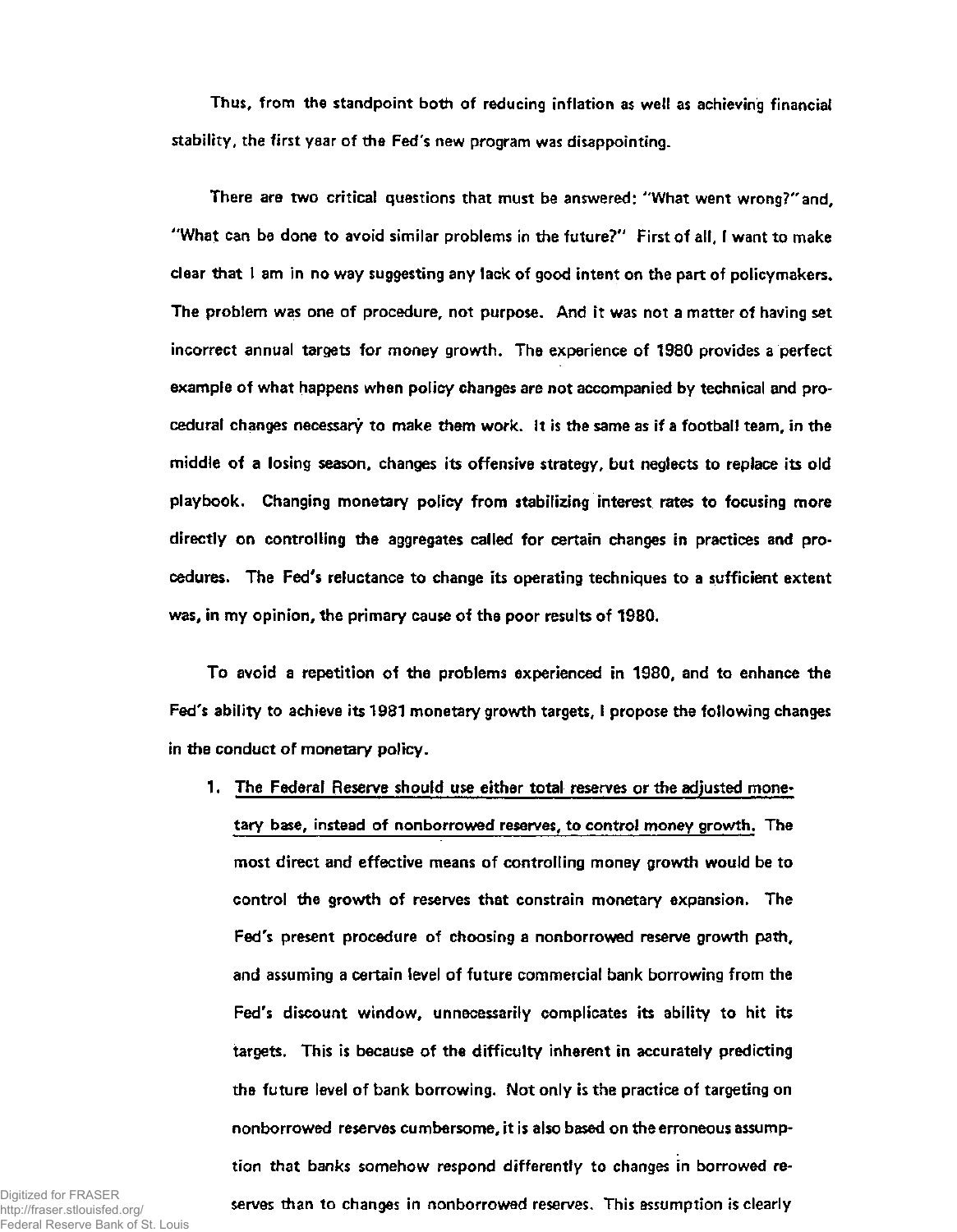**incorrect; it is the quantity of total reserves, regardless of their source, that determines money growth. Consequently, a total reserve or monetary base target would be distinctly preferable to the present targeting procedure.** 

- **2. The Federal Reserve should revert to contemporaneous reserve accounting. The Federal Reserve currently uses lagged reserve accounting to determine the required reserves that financial institutions must hold against their deposit liabilities. Any current week's required reserves are based on deposits held two weeks previously. As a result, banks tend to create new loans and deposits without knowing what reserves will be available to them at settlement time two weeks hence. Under the present practice of lagged reserve accounting, the monetary authorities have tended to accommodate these loans and deposits by subsequently providing necessary required reserves. Effective monetary control requires that reserves serve as a constraint on future money growth, rather than an accommodation of lending actions already taken by banks. A return to contemporaneous reserve accounting would strengthen the impact of monetary policy.**
- **3. The Federal Reserve should "float" the discount rate so that it will conform more closely to movements in market interest rates. This change is especially important under a nonborrowed reserve targeting procedure. The extent to which financial institutions choose to borrow from the Federal Reserve to meet reserve requirements is directly related to the relationship between the discount rate and interest rates in financial markets. Failure to move the discount rate often enough and by large enough amounts increases the difficulty for policymakers to accurately estimate and thereby control the extent of commercial bank use of the discount window.**

**One objection to floating the discount rate has been a belief that the Federal Reserve would lose the "announcement effect" on financial markets**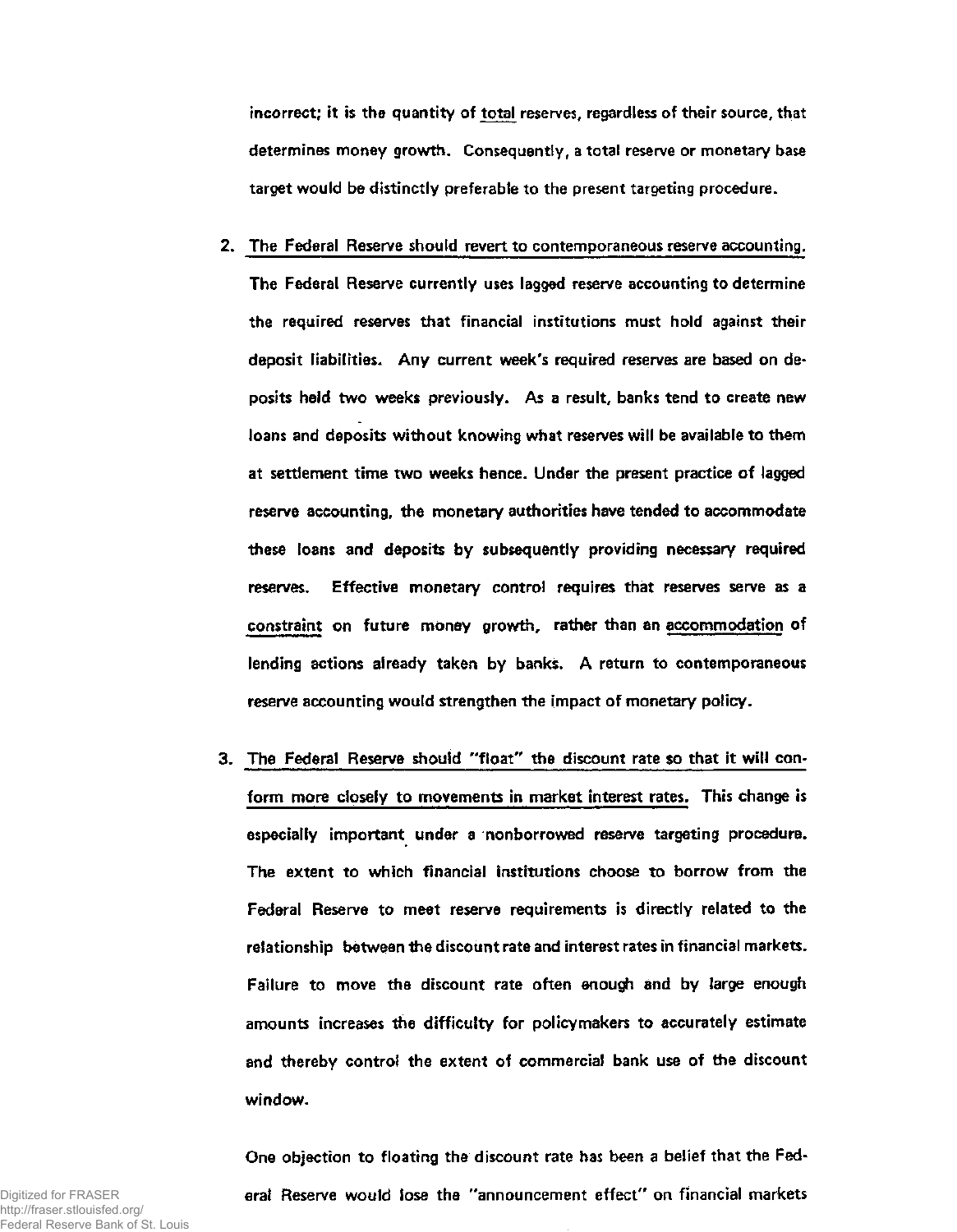**that discount rate changes are alleged to have generated in the past. This objection is irrelevant. Experience has shown that financial markets respond primarily to published money numbers and the extent of their deviations from announced targets, rather than the so-called "announcement effect" of changes in the discount rate.** 

- **4. The Federal Reserve should target on a single monetary aggregate, preferably on M1B. Currently the Federal Reserve announces target ranges for a variety of aggregates: M1A, M1B, M2, M3, and commercial bank credit. This multiplicity of targets is confusing to policymakers and the public alike. This is especially true when some aggregates are within, while others are outside of their announced target ranges. It is simply not true that all of the aggregates are "equal" with respect to their impact on the economy. Research conducted at the Federal Reserve Bank of St. Louis shows that M1B, when compared to the other monetary aggregates, is more closely controllable by the Federal Reserve and is more closely related to aggregate demand and inflation than other aggregates.**
- **5. The Federal Open Market Committee's short-term money growth targets must be consistently related to its long-term target. At each meeting of the FOMC, short-run targets for money growth over subsequent months are chosen. Too often in the past, these short-term growth targets have not been consistent with the Federal Reserve's announced long-term target ranges. Consequently, as was the case last year, money growth from month to month may be within the short-term growth ranges, but at variance with the long-term targets. For example, the short-term target established at the May meeting of the FOMC sought an M1B level of \$393.6 billion in June, while the midpoint of the long-term range called for \$396.5 billion. Similarly, at the October meeting, the short-term goal was \$414.7 billion for December, and the level consistent with long-term ranges would have been \$406.7 billion. Such deviations from long-term path necessitate**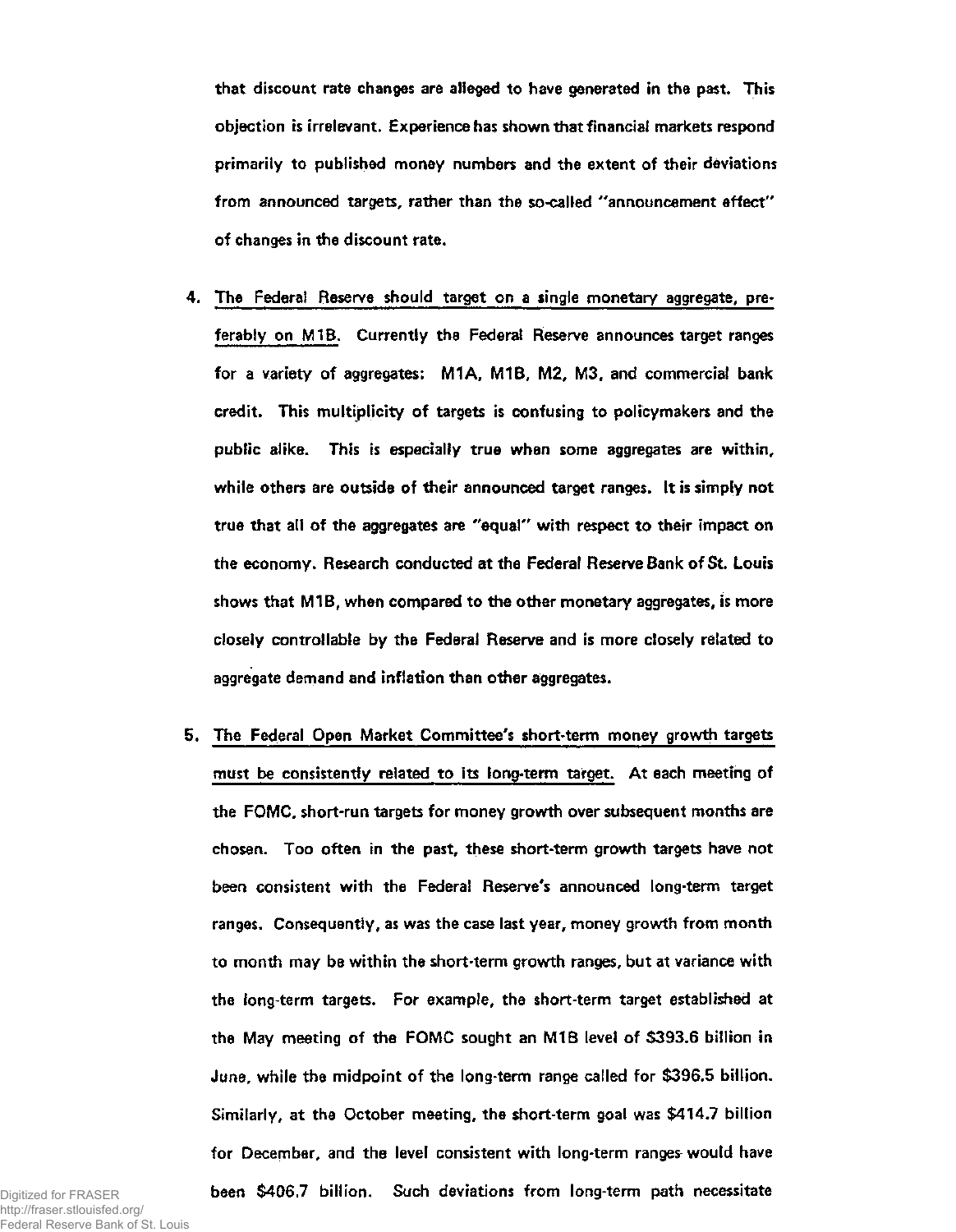**severe adjustments late in the year, as actually occurred in 1979 and 1980. By explicitly linking the short-term money growth targets to the long-term ones, the FOMC would eliminate unnecessarily drastic swings in money growth and would assure more stable financial market conditions during the year.** 

**6. The Federal Reserve should eliminate all constraints on the federal funds rate. This change is, perhaps, the most crucial of all. Although the present federal funds rate ranges are considerably broader than the ones that were used prior to October 1979, they still, on occasion, frustrate the achievement of money growth targets. This is especially true whenever the federal funds rate approaches the upper or lower bounds of its targeted range.** 

**Unfortunately, a reluctance to totally eliminate federal funds rate constraint stems, in large part, from a widespread belief that the Federal Reserve can, and therefore should, control interest rates. This belief is totally false and, as far as I know, unsupported by any serious evidence whatsoever. Federal Reserve actions affecting the growth of the money stock do influence interest rate movements, but usually in the exact opposite direction to that espoused by common mythology.** 

**The market interest rate is the price of credit and is determined by supply and demand for credit. Federal Reserve actions influence both the supply and demand sides of the credit markets. "Looser" monetary policy may temporarily increase the supply of credit. However, at the same time it permanently increases the demand for credit as the inflationary consequences of the Federal Reserve's expansionary actions are quickly recognized by the public, particularly under present conditions when inflationary expectations are so important. "Loose" or "easy" monetary policy increases money growth, enhances inflationary expectations, and thereby raises interest rates. "Tight" policy reduces money growth, reduces inflationary expectations, and reduces interest rates. This association between money supply changes and interest rates is well documented.** 

**In 1980, even over periods as short as one week, published changes in money stock**  Digitized for FRASER http://fraser.stlouisfed.org/ Federal Reserve Bank of St. Louis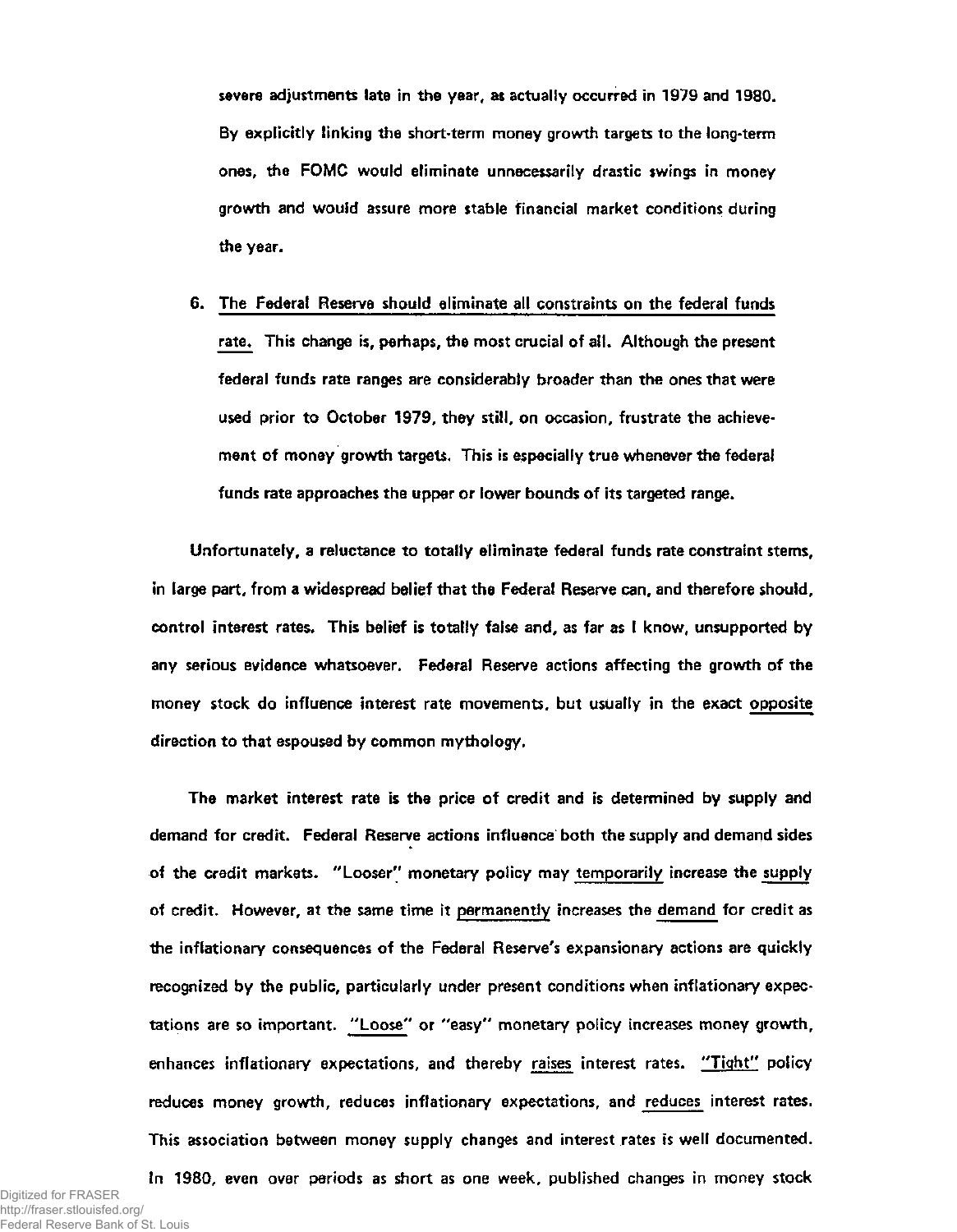**figures were directly correlated with changes in interest rates. Yet, the public is stillinundated with the economic and political nonsense that the Fed's tight policies are responsible for high interest rates and that only monetary ease will bring rates down.** 

**There is another widely-held argument put forth by the advocates of interest rate stabilization. It is based on a belief that stability in money growth necessarily means instability in interest rates. This questionable reasoning supports sentiment for the Federal Reserve to revert to smoothing the movement of interest rates, even if this means that money growth would be destabilized. I find this argument to be without merit. Last year's erratic interest rate behavior was a reflection of the erratic pattern of money growth and the market's increasing uncertainty as to the direction of policy. More stable growth of money and the achievement of the Fed's publicly-announced monetary growth targets would stabilize rather than destabilize interest rates and would remove much of the uncertainty affecting financial market conditions.** 

**I believe that U. S. monetary policymakers have learned a considerable amount in the past two years. In 1979, we learned that a fundamental change in implementing monetary policy was called for. The rising rate of inflation and the rising level of interest rates over the past fifteen years demonstrated the fallacy inherent in conducting monetary policy through the control of interest rates.** 

**In 1980, we learned that good intentions alone will not suffice and that basic changes in Federal Reserve operating procedures are necessary to achieve monetary stability.** 

**As we gather here today, we have an unprecedented opportunity for economic progress. We have a foundation of support for economic reform such as has not existed for some time. The American public has presented policymakers with a mandate to overhaul the Nation's economic machinery from top to bottom. We have a national Administration that is dedicated to urgently-needed fiscal and regulatory reforms. The Federal Reserve System through its Chairman has expressed its intention to supplement fiscal**